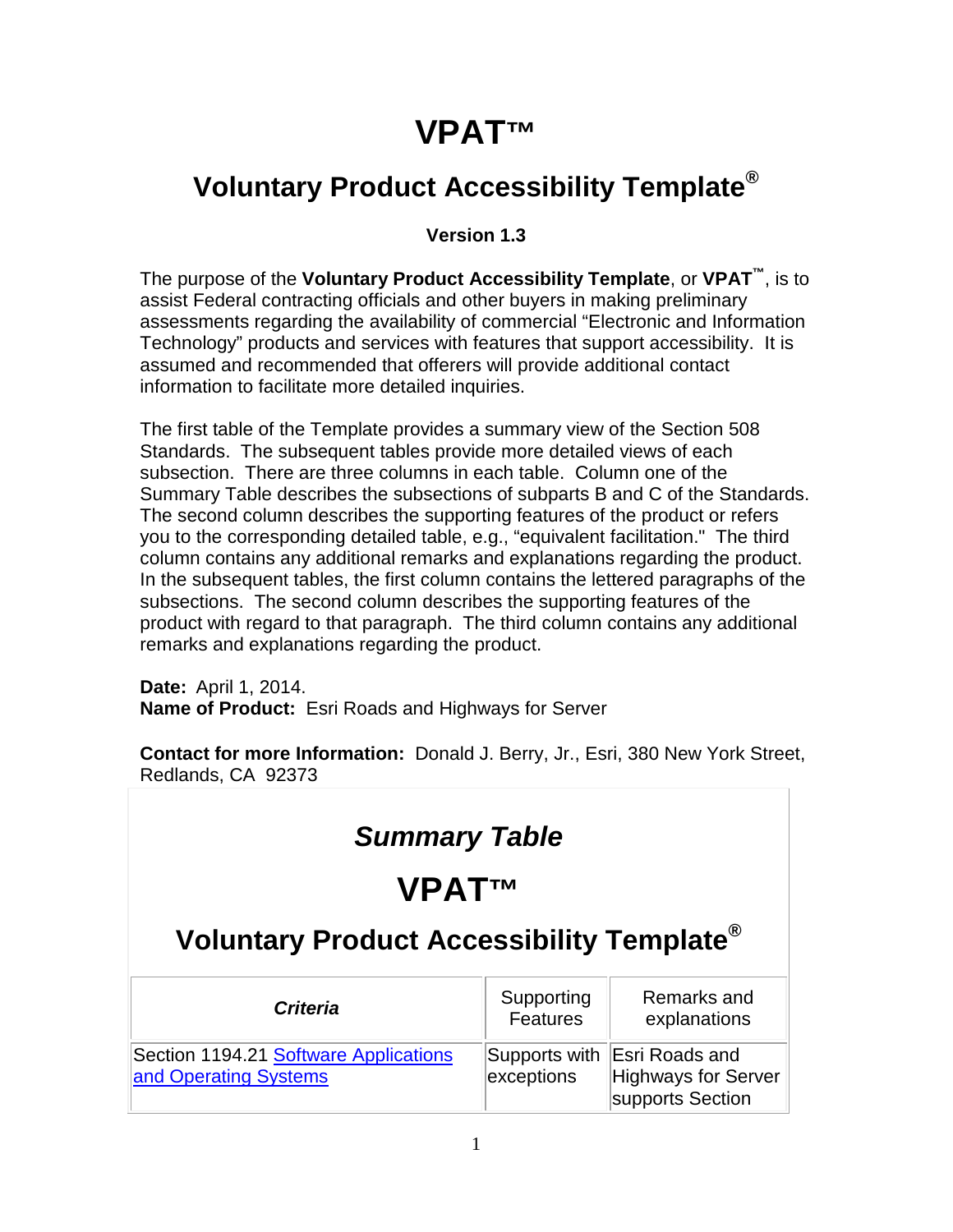|                                                                           |                                                 | 508 compliant<br>applications, and<br>nothing in the<br>programs would<br>prevent applications<br>used with them from<br>being Section 508<br>compliant, except as<br>stated in the detailed<br>response. See<br>detailed response in<br>sections 1194.21,<br>1194.31, and<br>1194.41 below.                                                                                                          |
|---------------------------------------------------------------------------|-------------------------------------------------|-------------------------------------------------------------------------------------------------------------------------------------------------------------------------------------------------------------------------------------------------------------------------------------------------------------------------------------------------------------------------------------------------------|
| Section 1194.22 Web-based Internet<br><b>Information and Applications</b> | Supports with<br>exceptions                     | See detailed<br>response. Esri<br>Roads and<br><b>Highways for Server</b><br>supports Section<br>508 compliant<br>applications, and<br>nothing in the<br>programs would<br>prevent applications<br>used with them from<br>being Section 508<br>compliant, except as<br>stated in the detailed<br>response. See<br>detailed response in<br>sections 1194.21,<br>1194.22 1194.31,<br>and 1194.41 below. |
| Section 1194.23 Telecommunications<br><b>Products</b>                     | N/A                                             |                                                                                                                                                                                                                                                                                                                                                                                                       |
| Section 1194.24 Video and Multi-media<br><b>Products</b>                  | N/A                                             |                                                                                                                                                                                                                                                                                                                                                                                                       |
| Section 1194.25 Self-Contained, Closed<br><b>Products</b>                 | N/A                                             |                                                                                                                                                                                                                                                                                                                                                                                                       |
| Section 1194.26 Desktop and Portable<br><b>Computers</b>                  | N/A                                             |                                                                                                                                                                                                                                                                                                                                                                                                       |
| Section 1194.31 Functional Performance<br><b>Criteria</b>                 | Supports with<br><b>Assistive</b><br>Technology | See detailed<br>response in sections<br>1194.21, 1194.22,                                                                                                                                                                                                                                                                                                                                             |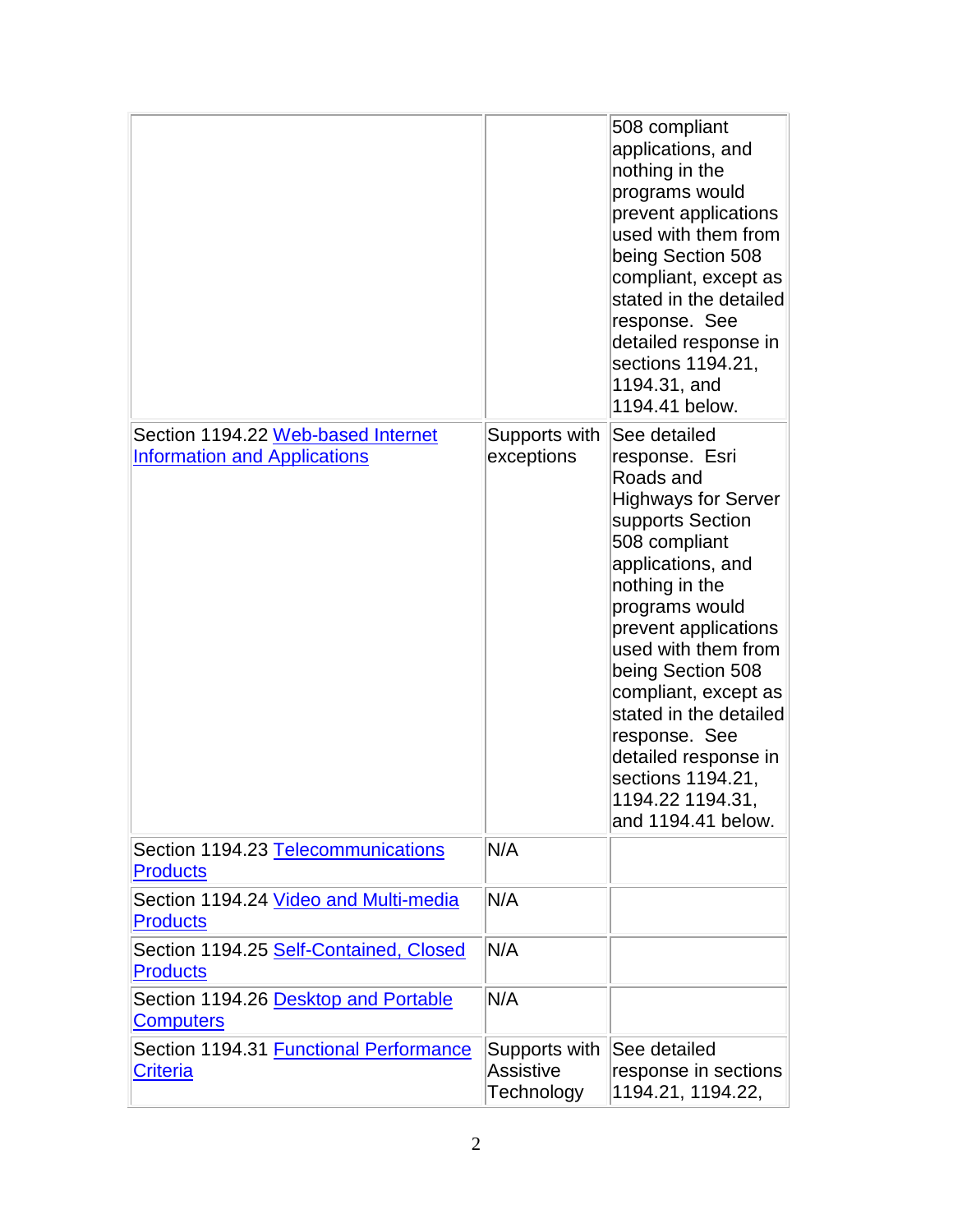|                                                           | $\mathsf{I}(\mathsf{AT})$                | $ 1194.31,$ and<br>1194.41 below.                                           |
|-----------------------------------------------------------|------------------------------------------|-----------------------------------------------------------------------------|
| Section 1194.41 Information,<br>Documentation and Support | Supports with See detailed<br>exceptions | response in sections<br>1194.21, 1194.22,<br>1194.31, and<br>1194.41 below. |

#### *Section 1194.21 Software Applications and Operating Systems – Detail*

# **VPAT™**

| <b>Criteria</b>                                                                                                                                                                                                                                                                                                                                                                                                                       | <b>Supporting Features</b> | <b>Remarks and</b><br>explanations                                                                                                                                                                                            |
|---------------------------------------------------------------------------------------------------------------------------------------------------------------------------------------------------------------------------------------------------------------------------------------------------------------------------------------------------------------------------------------------------------------------------------------|----------------------------|-------------------------------------------------------------------------------------------------------------------------------------------------------------------------------------------------------------------------------|
| (a) When software is<br>designed to run on a system<br>that has a keyboard, product<br>functions shall be executable<br>from a keyboard where the<br>function itself or the result of<br>performing a function can be<br>discerned textually.                                                                                                                                                                                         | <b>Supports</b>            | Esri Roads and<br>Highways for<br>Server uses Web<br><b>Browsers to host</b><br>the dialogs and<br>interfaces, any<br>keyboard or device<br>interaction is<br>governed by the<br>browser and web<br>pages support of<br>such. |
| (b) Applications shall not<br>disrupt or disable activated<br>features of other products that<br>are identified as accessibility<br>features, where those<br>features are developed and<br>documented according to<br>industry standards.<br>Applications also shall not<br>disrupt or disable activated<br>features of any operating<br>system that are identified as<br>accessibility features where<br>the application programming | <b>Supports</b>            |                                                                                                                                                                                                                               |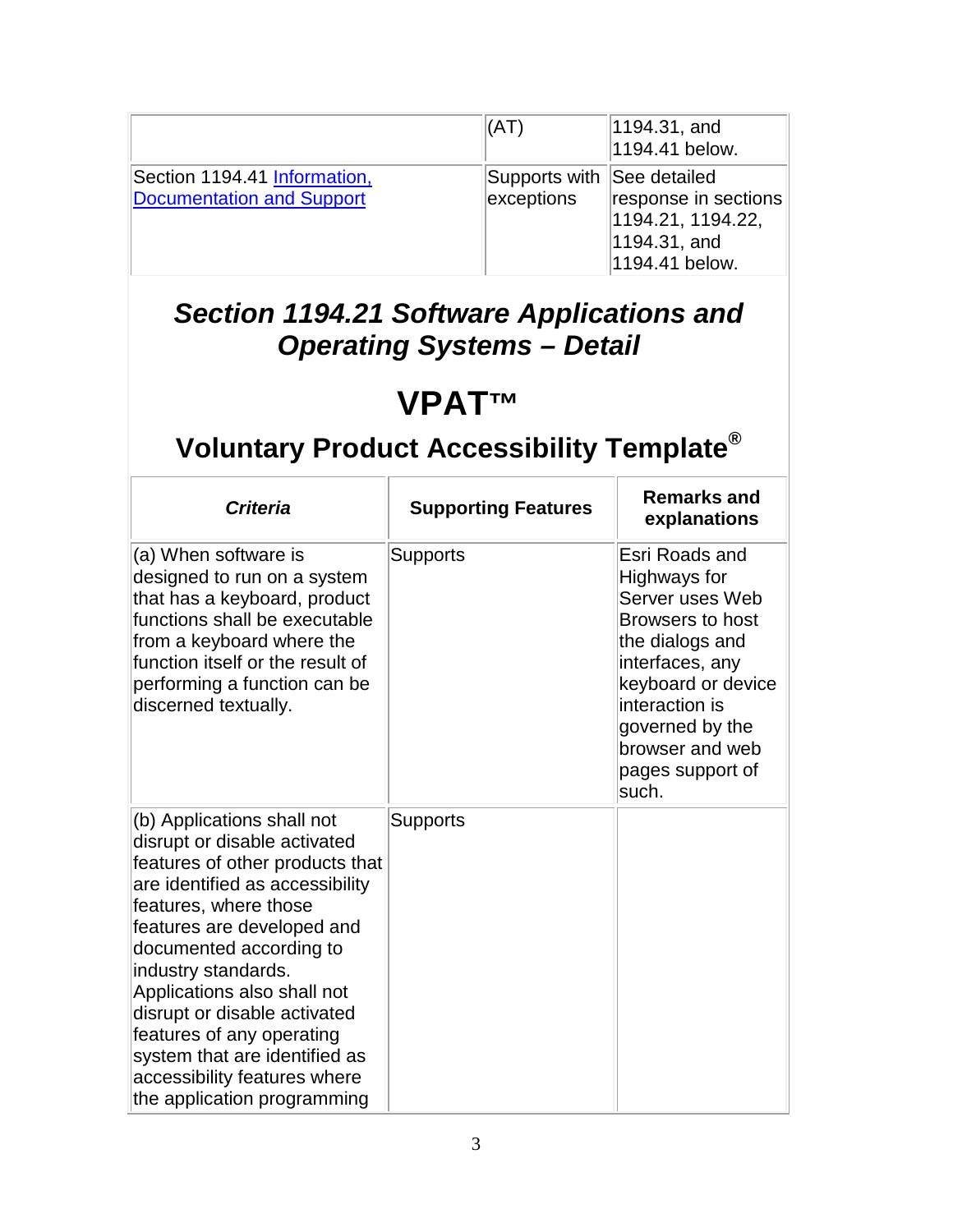| interface for those<br>accessibility features has<br>been documented by the<br>manufacturer of the operating<br>system and is available to the<br>product developer.                                                                                                                                             |                 |                                                                                                                                                                                                                                      |
|------------------------------------------------------------------------------------------------------------------------------------------------------------------------------------------------------------------------------------------------------------------------------------------------------------------|-----------------|--------------------------------------------------------------------------------------------------------------------------------------------------------------------------------------------------------------------------------------|
| (c) A well-defined on-screen<br>indication of the current focus<br>shall be provided that moves<br>among interactive interface<br>elements as the input focus<br>changes. The focus shall be<br>programmatically exposed so<br>that Assistive Technology can<br>track focus and focus<br>changes.                | <b>Supports</b> | Esri Roads and<br><b>Highways for</b><br>Server uses Web<br><b>Browsers to host</b><br>the dialogs and<br>interfaces, any<br>keyboard or device<br>interaction is<br>governed by the<br>browser and web<br>pages support of<br>such. |
| (d) Sufficient information<br>about a user interface<br>element including the identity,<br>operation and state of the<br>element shall be available to<br>Assistive Technology. When<br>an image represents a<br>program element, the<br>information conveyed by the<br>image must also be available<br>in text. | <b>Supports</b> |                                                                                                                                                                                                                                      |
| (e) When bitmap images are<br>used to identify controls,<br>status indicators, or other<br>programmatic elements, the<br>meaning assigned to those<br>images shall be consistent<br>throughout an application's<br>performance.                                                                                  | Supports        | Esri Roads and<br>Highways for<br>Server uses Web<br><b>Browsers to host</b><br>the dialogs and<br>interfaces, any<br>keyboard or device<br>interaction is<br>governed by the<br>browser and web<br>pages support of<br>such.        |
| (f) Textual information shall<br>be provided through operating<br>system functions for<br>displaying text. The minimum                                                                                                                                                                                           | <b>Supports</b> | Esri Roads and<br>Highways for<br>Server uses Web<br>Browsers to host                                                                                                                                                                |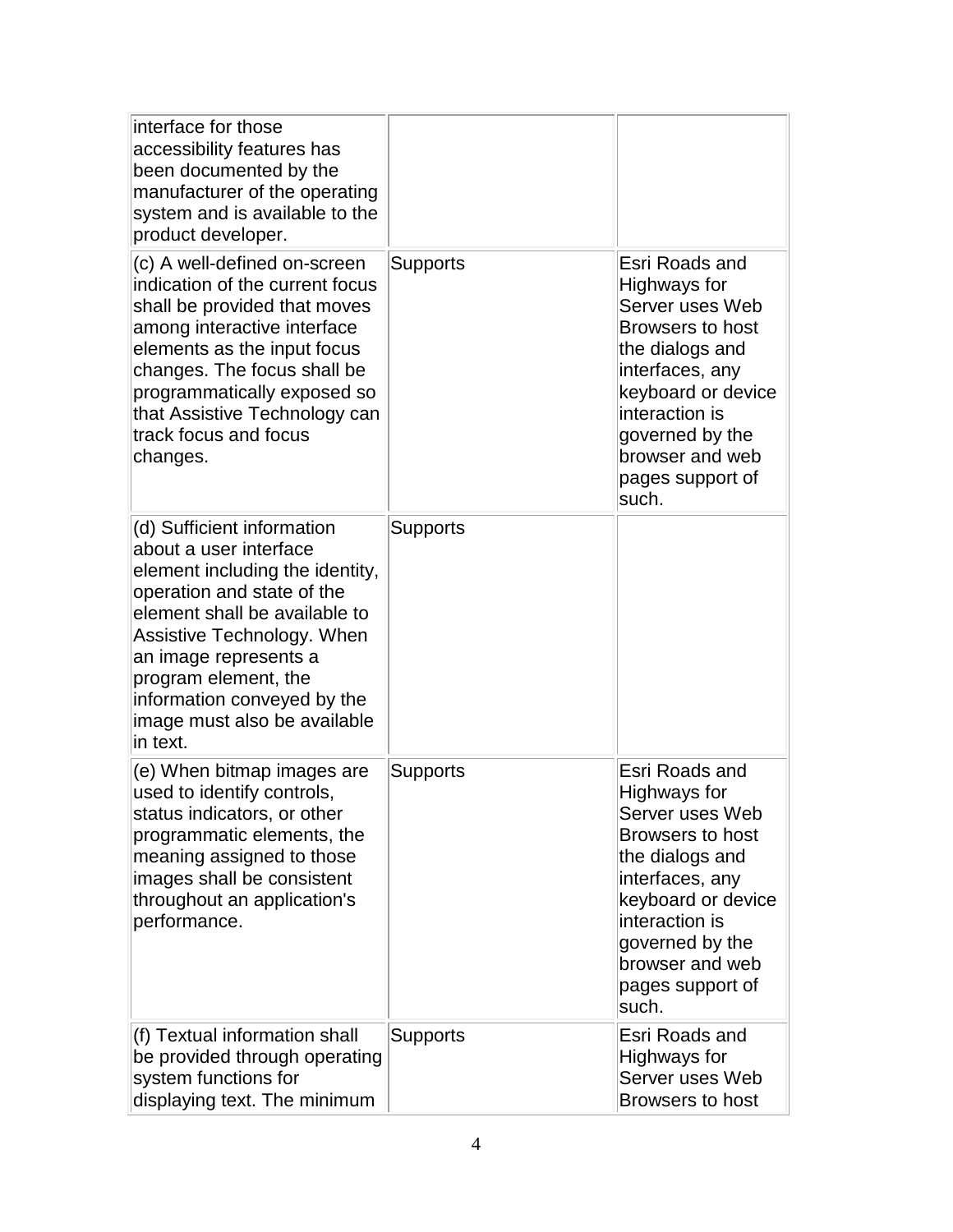| information that shall be made<br>available is text content, text<br>input caret location, and text<br>attributes.                                                                       |                                                                        | the dialogs and<br>interfaces, any<br>keyboard or device<br>interaction is<br>governed by the<br>browser and web<br>pages support of<br>such. |
|------------------------------------------------------------------------------------------------------------------------------------------------------------------------------------------|------------------------------------------------------------------------|-----------------------------------------------------------------------------------------------------------------------------------------------|
| (g) Applications shall not<br>override user selected<br>contrast and color selections<br>and other individual display<br>attributes.                                                     | Not supported                                                          |                                                                                                                                               |
| (h) When animation is<br>displayed, the information<br>shall be displayable in at least<br>one non-animated<br>presentation mode at the<br>option of the user.                           | <b>Supports</b>                                                        |                                                                                                                                               |
| (i) Color coding shall not be<br>used as the only means of<br>conveying information,<br>indicating an action,<br>prompting a response, or<br>distinguishing a visual<br>element.         | <b>Supports</b>                                                        |                                                                                                                                               |
| (j) When a product permits a<br>user to adjust color and<br>contrast settings, a variety of<br>color selections capable of<br>producing a range of contrast<br>levels shall be provided. | <b>Supports</b>                                                        |                                                                                                                                               |
| (k) Software shall not use<br>flashing or blinking text,<br>objects, or other elements<br>having a flash or blink<br>frequency greater than 2 Hz<br>and lower than 55 Hz.                | <b>Supports</b>                                                        |                                                                                                                                               |
| (I) When electronic forms are<br>used, the form shall allow<br>people using Assistive<br>Technology to access the<br>information, field elements,<br>and functionality required for      | Supports when combined<br>with compatible Assistive<br>Technology (AT) |                                                                                                                                               |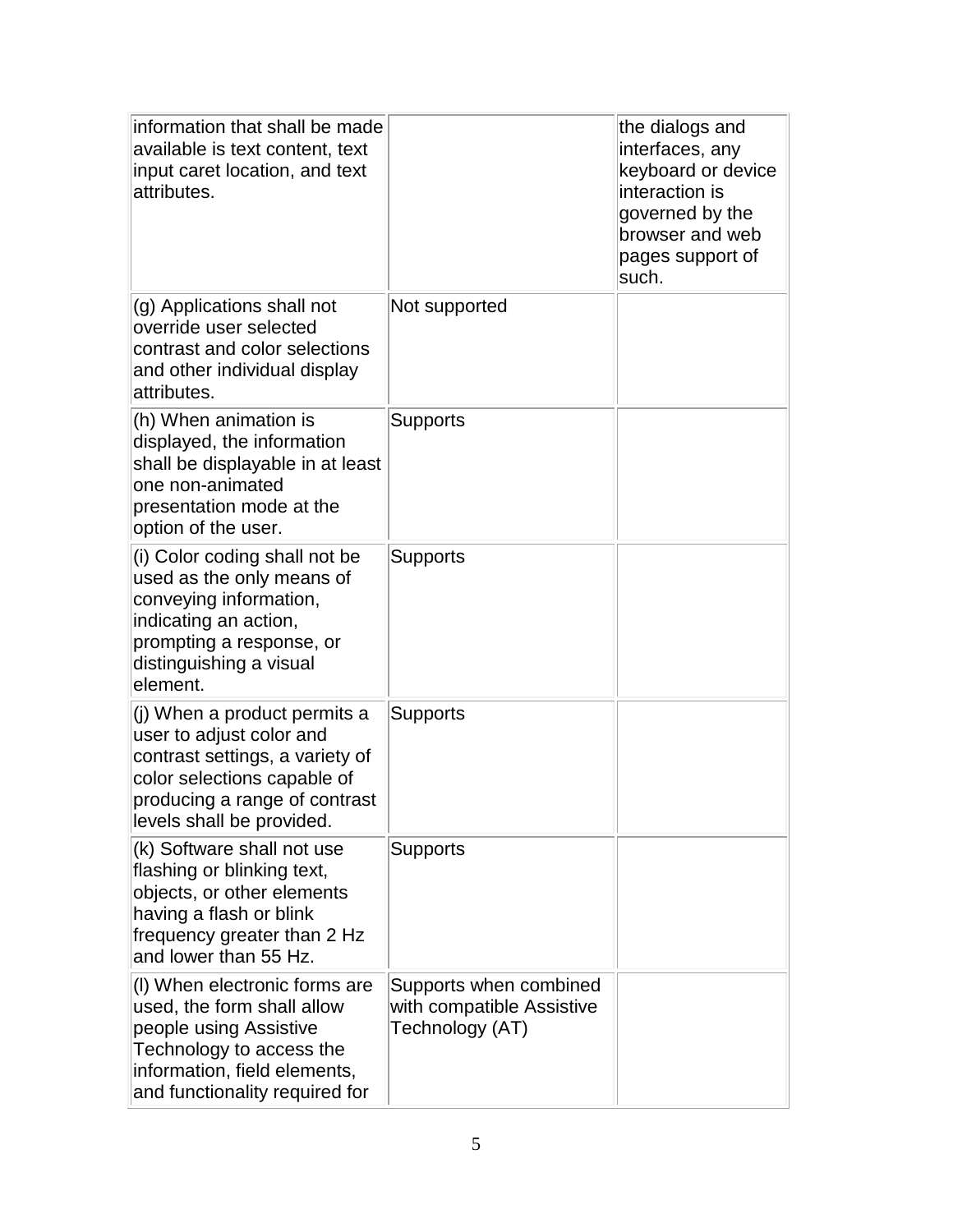| completion and submission of |  |
|------------------------------|--|
| the form, including all      |  |
| directions and cues.         |  |

[Return to the top of the page.](#page-0-0)

# <span id="page-5-0"></span>*Section 1194.22 Web-based Internet information and applications – Detail* **VPAT™**

| <b>Criteria</b>                                                                                                                                           | <b>Supporting</b><br><b>Features</b> | <b>Remarks and</b><br>explanations                                                                                                                                                       |
|-----------------------------------------------------------------------------------------------------------------------------------------------------------|--------------------------------------|------------------------------------------------------------------------------------------------------------------------------------------------------------------------------------------|
| (a) A text equivalent for every non-<br>text element shall be provided (e.g.,<br>via "alt", "longdesc", or in element<br>content).                        | Supports with<br><b>Exceptions</b>   | All buttons and form<br>controls provide text<br>describing functionality.<br>Most controls provide<br>'alt' text but some do<br>not given the<br>framework and/or<br>technology limits. |
| (b) Equivalent alternatives for any<br>multimedia presentation shall be<br>synchronized with the presentation.                                            | N/A                                  |                                                                                                                                                                                          |
| (c) Web pages shall be designed so<br>that all information conveyed with<br>color is also available without color,<br>for example from context or markup. | N/A                                  |                                                                                                                                                                                          |
| (d) Documents shall be organized<br>so they are readable without<br>requiring an associated style sheet.                                                  | N/A                                  |                                                                                                                                                                                          |
| (e) Redundant text links shall be<br>provided for each active region of a<br>server-side image map.                                                       | Supports with<br><b>Exceptions</b>   | Most controls support<br>but some do not given<br>the framework and/or<br>technology limits.                                                                                             |
| (f) Client-side image maps shall be<br>provided instead of server-side<br>image maps except where the                                                     | <b>Supports</b>                      |                                                                                                                                                                                          |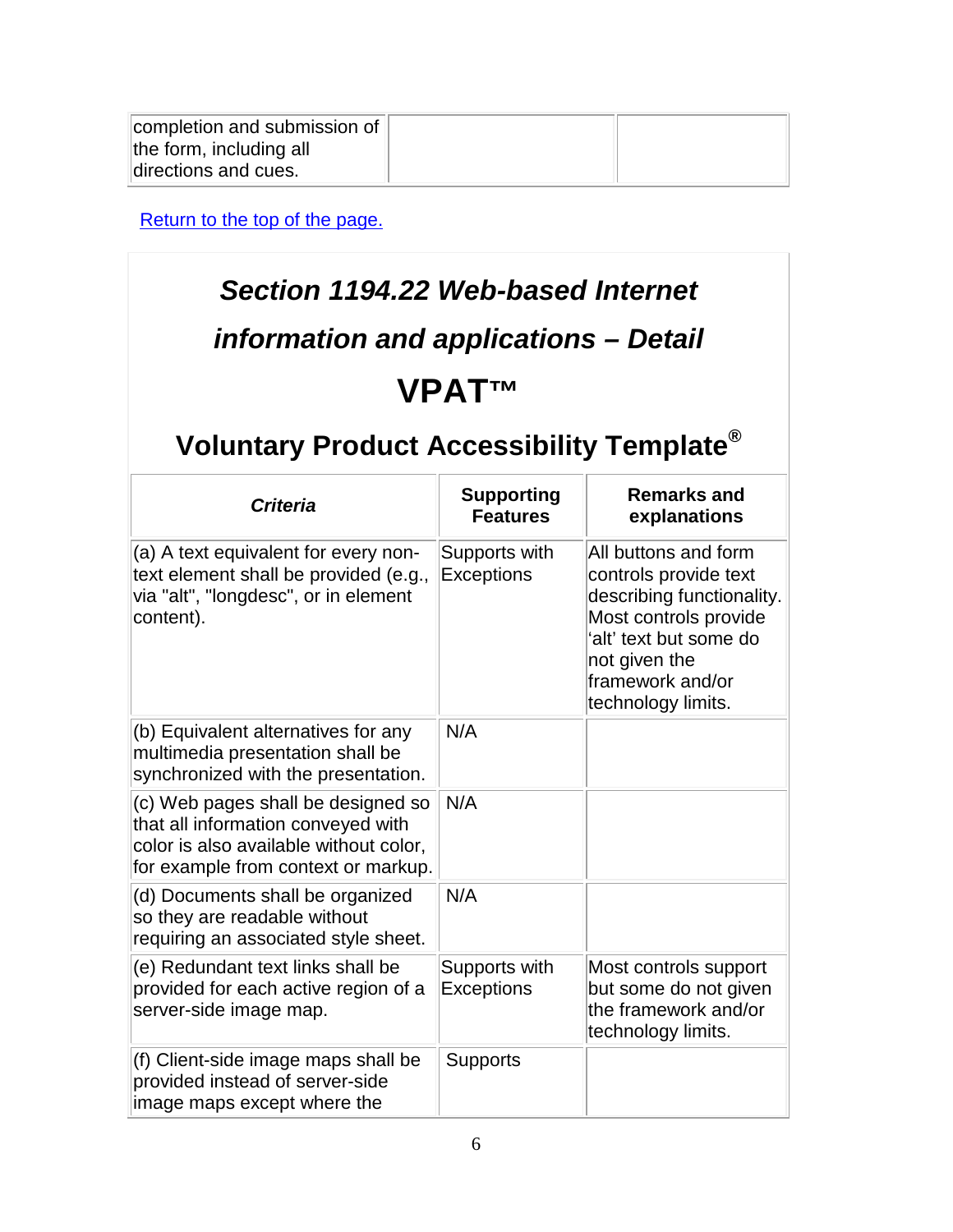| regions cannot be defined with an<br>available geometric shape.                                                                                                                                                                                                                                                          |                 |                                                                                                                   |
|--------------------------------------------------------------------------------------------------------------------------------------------------------------------------------------------------------------------------------------------------------------------------------------------------------------------------|-----------------|-------------------------------------------------------------------------------------------------------------------|
| (g) Row and column headers shall<br>be identified for data tables.                                                                                                                                                                                                                                                       | <b>Supports</b> |                                                                                                                   |
| (h) Markup shall be used to<br>associate data cells and header<br>cells for data tables that have two or<br>more logical levels of row or column<br>headers.                                                                                                                                                             | <b>Supports</b> |                                                                                                                   |
| (i) Frames shall be titled with text<br>that facilitates frame identification<br>and navigation                                                                                                                                                                                                                          | N/A             |                                                                                                                   |
| (j) Pages shall be designed to avoid<br>causing the screen to flicker with a<br>frequency greater than 2 Hz and<br>lower than 55 Hz.                                                                                                                                                                                     | <b>Supports</b> |                                                                                                                   |
| (k) A text-only page, with equivalent<br>information or functionality, shall be<br>provided to make a web site comply<br>with the provisions of this part,<br>when compliance cannot be<br>accomplished in any other way. The<br>content of the text-only page shall<br>be updated whenever the primary<br>page changes. | N/A             | Some aspects of a map<br>are inherently visual /<br>graphical and cannot<br>be adequately<br>represented in text. |
| (I) When pages utilize scripting<br>languages to display content, or to<br>create interface elements, the<br>information provided by the script<br>shall be identified with functional<br>text that can be read by Assistive<br>Technology.                                                                              | <b>Supports</b> |                                                                                                                   |
| (m) When a web page requires that<br>an applet, plug-in or other<br>application be present on the client<br>system to interpret page content,<br>the page must provide a link to a<br>plug-in or applet that complies with<br>§1194.21(a) through (I).                                                                   | N/A             |                                                                                                                   |
| (n) When electronic forms are<br>designed to be completed on-line,<br>the form shall allow people using<br>Assistive Technology to access the                                                                                                                                                                            | N/A             |                                                                                                                   |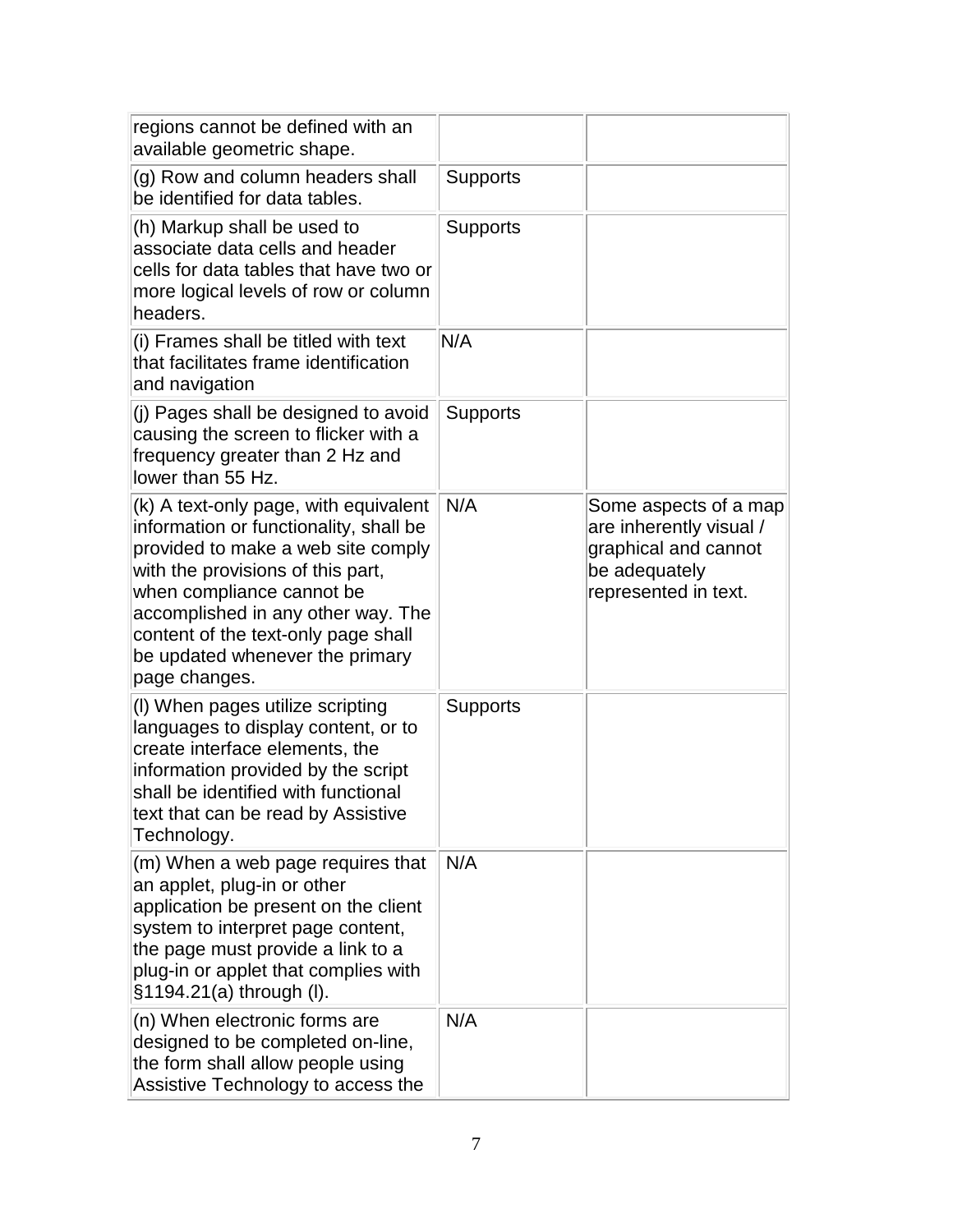| information, field elements, and<br>functionality required for completion<br>and submission of the form,<br>including all directions and cues. |     |  |
|------------------------------------------------------------------------------------------------------------------------------------------------|-----|--|
| (o) A method shall be provided that<br>permits users to skip repetitive<br>navigation links.                                                   | N/A |  |
| $(p)$ When a timed response is<br>required, the user shall be alerted<br>and given sufficient time to indicate<br>more time is required.       | N/A |  |

Note to 1194.22: The Board interprets paragraphs (a) through (k) of this section as consistent with the following priority 1 Checkpoints of the Web Content Accessibility Guidelines 1.0 (WCAG 1.0) (May 5 1999) published by the Web Accessibility Initiative of the World Wide Web Consortium: Paragraph (a) - 1.1, (b) - 1.4, (c) - 2.1, (d) - 6.1, (e) - 1.2, (f) - 9.1, (g) - 5.1, (h) - 5.2, (i) - 12.1, (j) - 7.1, (k) - 11.4.

#### *Section 1194.23 Telecommunications Products*

#### *– Detail*

#### **VPAT™**

| <b>Criteria</b>                                                                                                                                                                                                                                                                                                                                                               | <b>Supporting</b><br><b>Features</b> | <b>Remarks and</b><br>explanations |
|-------------------------------------------------------------------------------------------------------------------------------------------------------------------------------------------------------------------------------------------------------------------------------------------------------------------------------------------------------------------------------|--------------------------------------|------------------------------------|
| (a) Telecommunications<br>products or systems which<br>provide a function allowing<br>voice communication and<br>which do not themselves<br>provide a TTY functionality<br>shall provide a standard non-<br>acoustic connection point for<br><b>TTYs. Microphones shall be</b><br>capable of being turned on<br>and off to allow the user to<br>intermix speech with TTY use. | N/A                                  |                                    |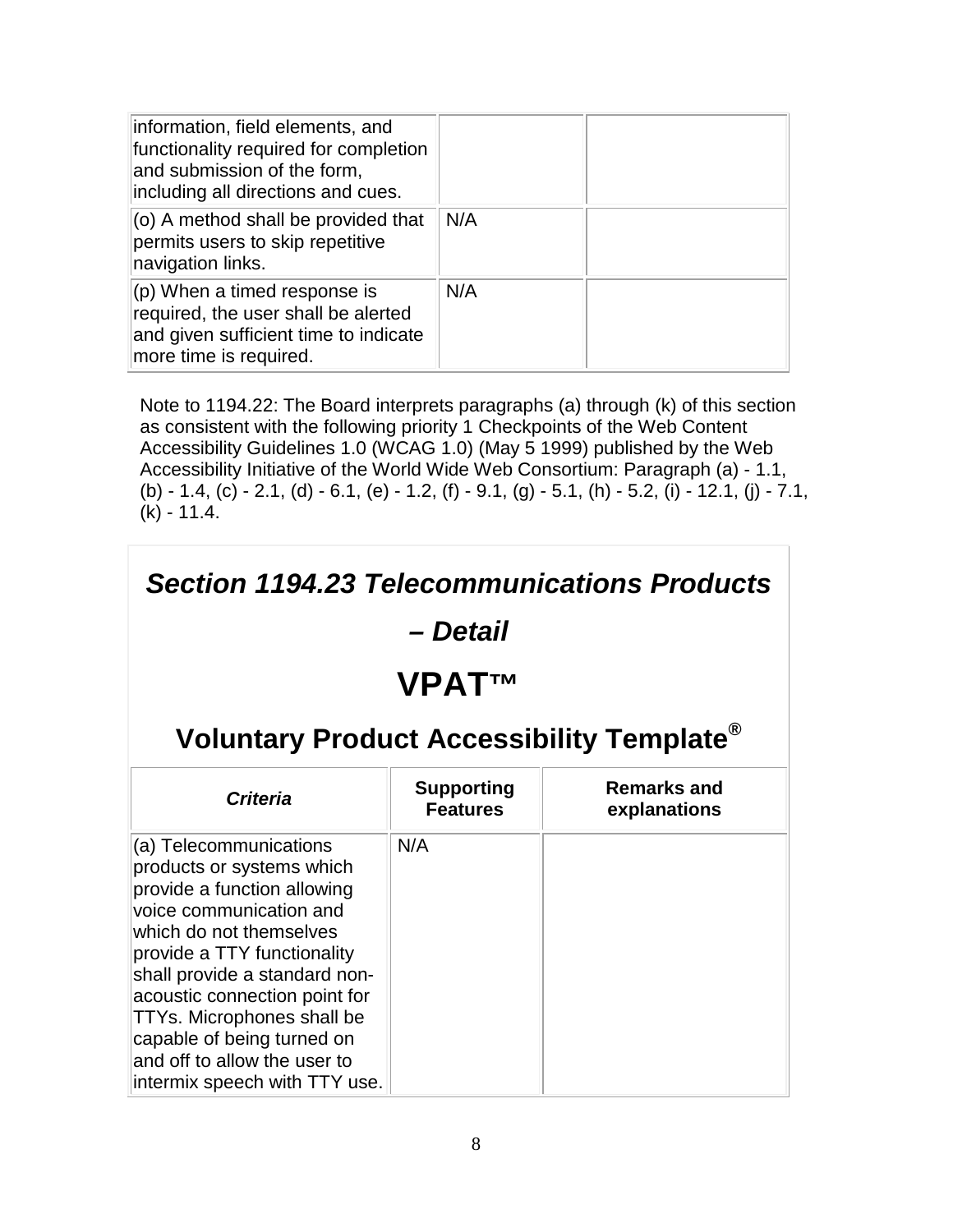| (b) Telecommunications<br>products which include voice<br>communication functionality<br>shall support all commonly<br>used cross-manufacturer non-<br>proprietary standard TTY<br>signal protocols.                                                                                                                                             | N/A |  |
|--------------------------------------------------------------------------------------------------------------------------------------------------------------------------------------------------------------------------------------------------------------------------------------------------------------------------------------------------|-----|--|
| (c) Voice mail, auto-attendant,<br>and interactive voice response<br>telecommunications systems<br>shall be usable by TTY users<br>with their TTYs.                                                                                                                                                                                              | N/A |  |
| (d) Voice mail, messaging,<br>auto-attendant, and interactive<br>voice response<br>telecommunications systems<br>that require a response from a<br>user within a time interval,<br>shall give an alert when the<br>time interval is about to run<br>out, and shall provide<br>sufficient time for the user to<br>indicate more time is required. | N/A |  |
| (e) Where provided, caller<br>identification and similar<br>telecommunications functions<br>shall also be available for<br>users of TTYs, and for users<br>who cannot see displays.                                                                                                                                                              | N/A |  |
| (f) For transmitted voice<br>signals, telecommunications<br>products shall provide a gain<br>adjustable up to a minimum of<br>20 dB. For incremental<br>volume control, at least one<br>intermediate step of 12 dB of<br>gain shall be provided.                                                                                                 | N/A |  |
| $(q)$ If the telecommunications<br>product allows a user to adjust<br>the receive volume, a function<br>shall be provided to<br>automatically reset the volume<br>to the default level after every<br>use.                                                                                                                                       | N/A |  |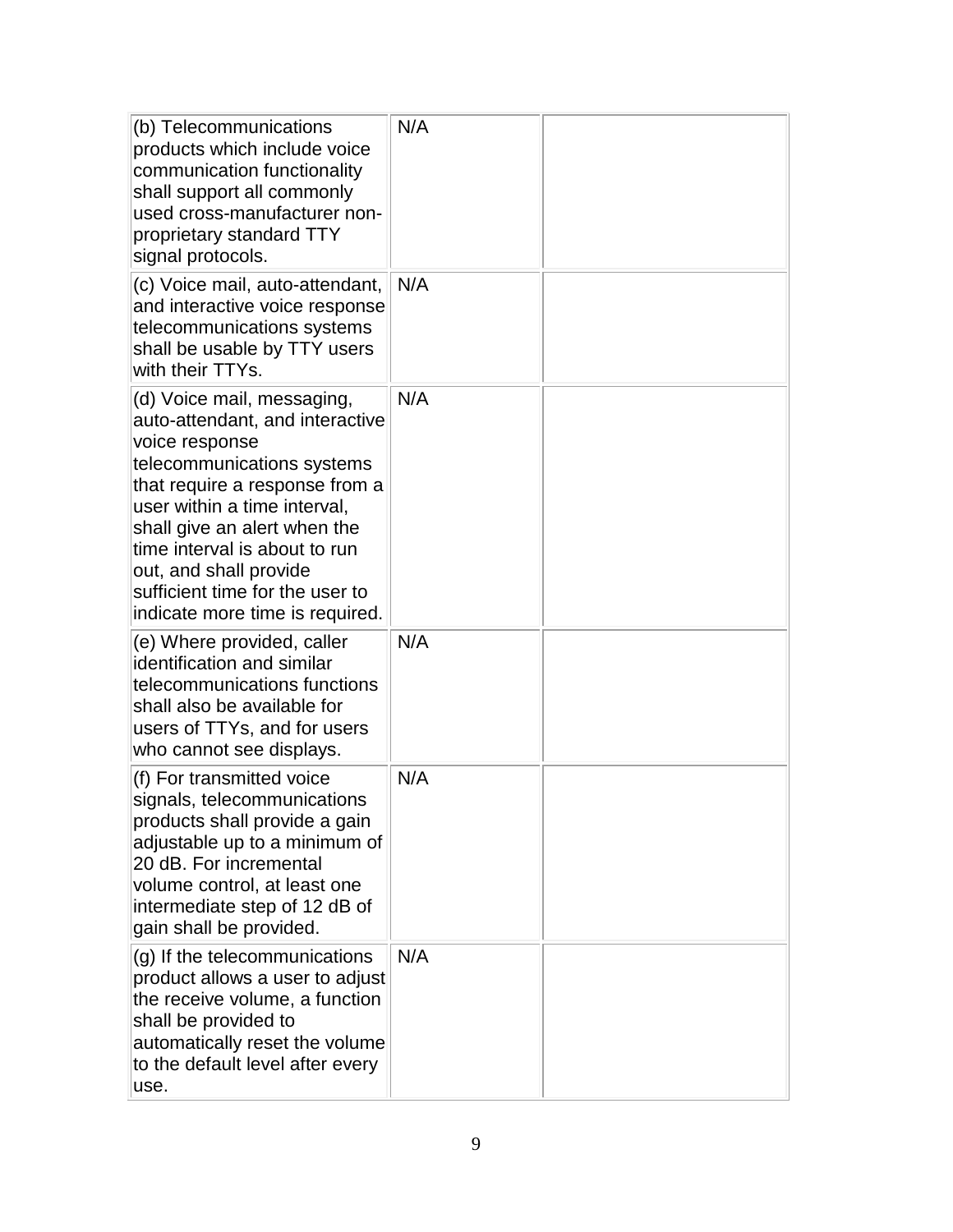| (h) Where a<br>telecommunications product<br>delivers output by an audio<br>transducer which is normally<br>held up to the ear, a means<br>for effective magnetic wireless<br>coupling to hearing<br>technologies shall be<br>provided.                                                                                                                                                                                                                                                                                    | N/A |  |
|----------------------------------------------------------------------------------------------------------------------------------------------------------------------------------------------------------------------------------------------------------------------------------------------------------------------------------------------------------------------------------------------------------------------------------------------------------------------------------------------------------------------------|-----|--|
| (i) Interference to hearing<br>technologies (including<br>hearing aids, cochlear<br>implants, and assistive<br>listening devices) shall be<br>reduced to the lowest possible<br>level that allows a user of<br>hearing technologies to utilize<br>the telecommunications<br>product.                                                                                                                                                                                                                                       | N/A |  |
| (j) Products that transmit or<br>conduct information or<br>communication, shall pass<br>through cross-manufacturer,<br>non-proprietary, industry-<br>standard codes, translation<br>protocols, formats or other<br>information necessary to<br>provide the information or<br>communication in a usable<br>format. Technologies which<br>use encoding, signal<br>compression, format<br>transformation, or similar<br>techniques shall not remove<br>information needed for access<br>or shall restore it upon<br>delivery. | N/A |  |
| (k)(1) Products which have<br>mechanically operated<br>controls or keys shall comply<br>with the following: Controls<br>and Keys shall be tactilely<br>discernible without activating<br>the controls or keys.                                                                                                                                                                                                                                                                                                             | N/A |  |
| (k)(2) Products which have                                                                                                                                                                                                                                                                                                                                                                                                                                                                                                 | N/A |  |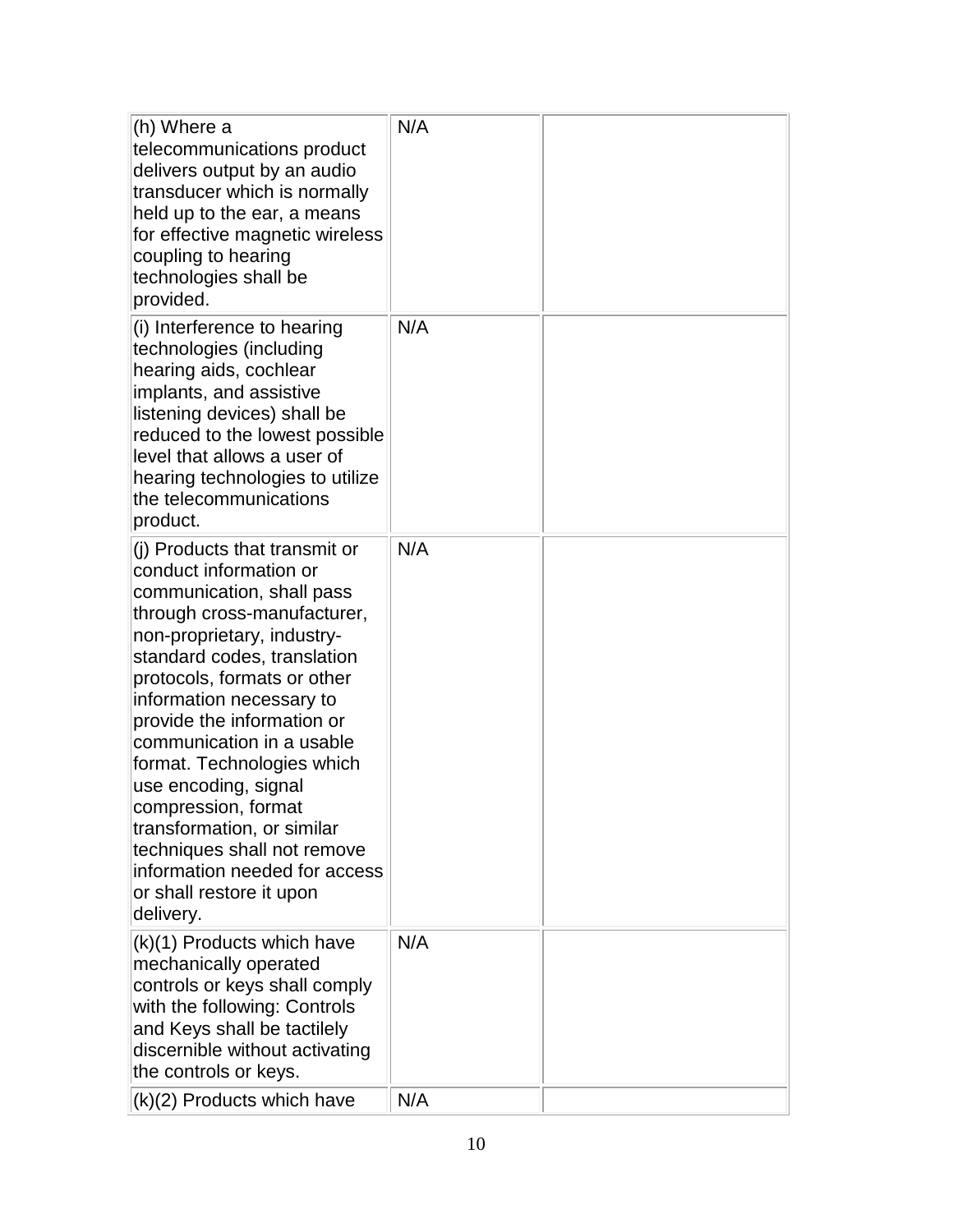| mechanically operated<br>controls or keys shall comply<br>with the following: Controls<br>and Keys shall be operable<br>with one hand and shall not<br>require tight grasping,<br>pinching, twisting of the wrist.<br>The force required to activate<br>controls and keys shall be 5<br>lbs. (22.2N) maximum. |     |  |
|---------------------------------------------------------------------------------------------------------------------------------------------------------------------------------------------------------------------------------------------------------------------------------------------------------------|-----|--|
| (k)(3) Products which have<br>mechanically operated<br>controls or keys shall comply<br>with the following: If key<br>repeat is supported, the delay<br>before repeat shall be<br>adjustable to at least 2<br>seconds. Key repeat rate shall<br>be adjustable to 2 seconds<br>per character.                  | N/A |  |
| (k)(4) Products which have<br>mechanically operated<br>controls or keys shall comply<br>with the following: The status<br>of all locking or toggle controls<br>or keys shall be visually<br>discernible, and discernible<br>either through touch or sound.                                                    | N/A |  |

## *Section 1194.24 Video and Multi-media*

#### *Products – Detail*

# **VPAT™**

| <b>Criteria</b>                                                                                       | <b>Supporting</b><br><b>Features</b> | <b>Remarks and</b><br>explanations |
|-------------------------------------------------------------------------------------------------------|--------------------------------------|------------------------------------|
| a) All analog television<br>displays 13 inches and<br>larger, and computer<br>equipment that includes | N/A                                  |                                    |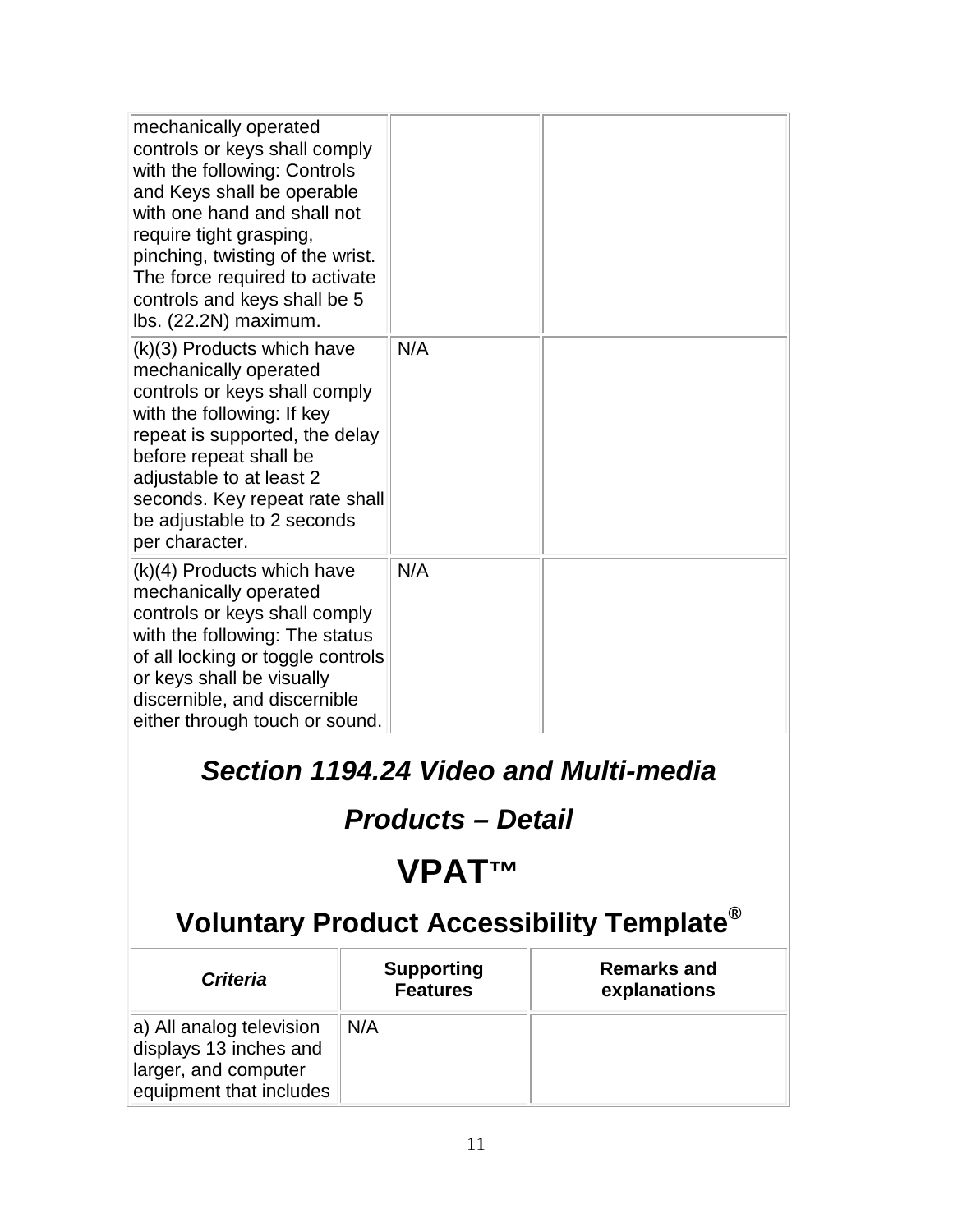| analog television<br>receiver or display<br>circuitry, shall be<br>equipped with caption<br>decoder circuitry which<br>appropriately receives,<br>decodes, and displays<br>closed captions from<br>broadcast, cable,<br>videotape, and DVD<br>signals. As soon as<br>practicable, but not later<br>than July 1, 2002,<br>widescreen digital<br>television (DTV)<br>displays measuring at<br>least 7.8 inches<br>vertically, DTV sets with<br>conventional displays<br>measuring at least 13<br>inches vertically, and<br>stand-alone DTV<br>tuners, whether or not<br>they are marketed with<br>display screens, and<br>computer equipment<br>that includes DTV<br>receiver or display<br>circuitry, shall be<br>equipped with caption<br>decoder circuitry which<br>appropriately receives,<br>decodes, and displays<br>closed captions from<br>broadcast, cable,<br>videotape, and DVD<br>signals. |     |  |
|------------------------------------------------------------------------------------------------------------------------------------------------------------------------------------------------------------------------------------------------------------------------------------------------------------------------------------------------------------------------------------------------------------------------------------------------------------------------------------------------------------------------------------------------------------------------------------------------------------------------------------------------------------------------------------------------------------------------------------------------------------------------------------------------------------------------------------------------------------------------------------------------------|-----|--|
| (b) Television tuners,<br>including tuner cards for<br>use in computers, shall<br>be equipped with<br>secondary audio<br>program playback<br>circuitry.                                                                                                                                                                                                                                                                                                                                                                                                                                                                                                                                                                                                                                                                                                                                              | N/A |  |
| (c) All training and                                                                                                                                                                                                                                                                                                                                                                                                                                                                                                                                                                                                                                                                                                                                                                                                                                                                                 | N/A |  |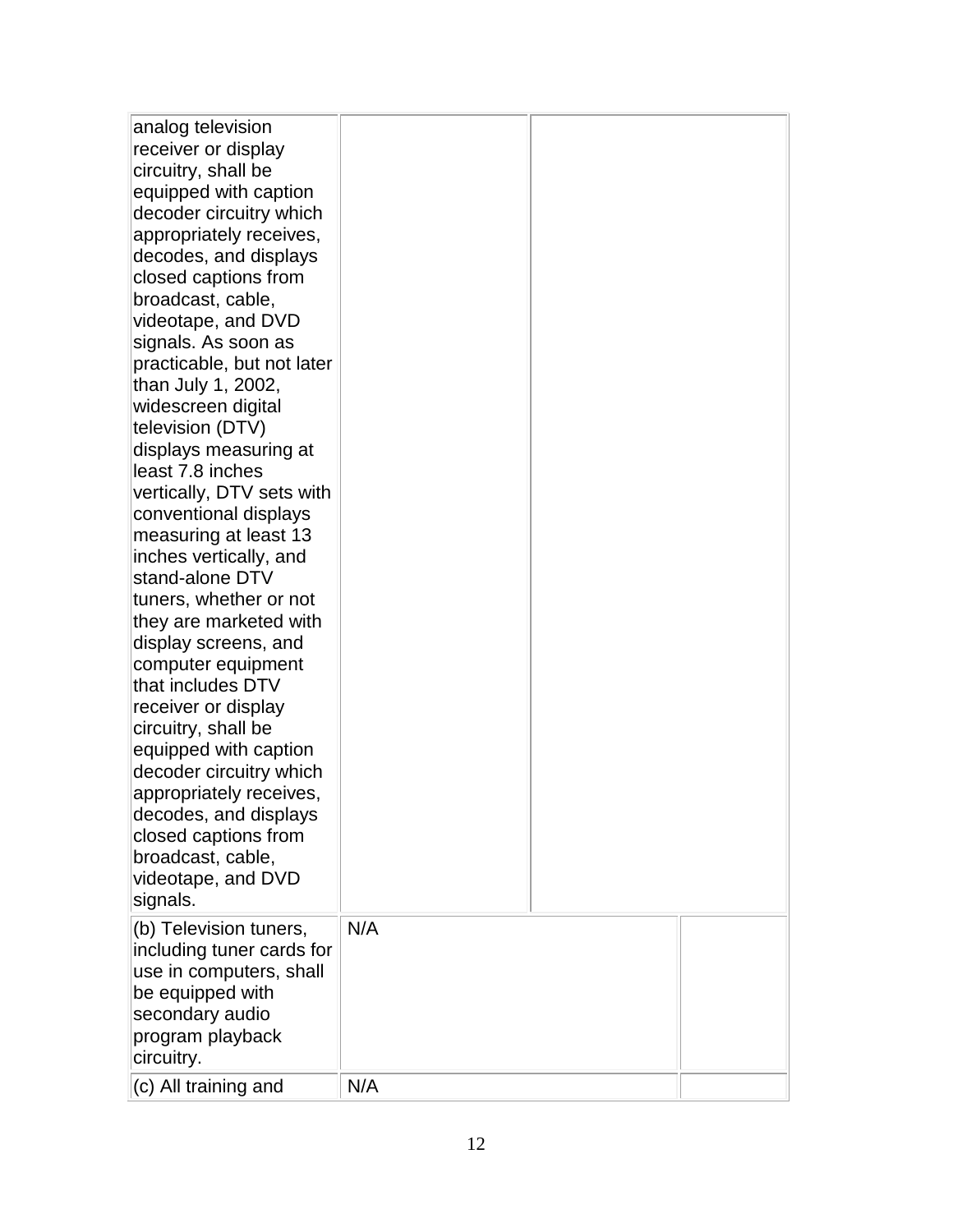| informational video and<br>multimedia productions<br>which support the<br>agency's mission,<br>regardless of format,<br>that contain speech or<br>other audio information<br>necessary for the<br>comprehension of the<br>content, shall be open<br>or closed captioned. |     |  |
|--------------------------------------------------------------------------------------------------------------------------------------------------------------------------------------------------------------------------------------------------------------------------|-----|--|
| (d) All training and<br>informational video and<br>multimedia productions<br>which support the<br>agency's mission,<br>regardless of format,<br>that contain visual<br>information necessary<br>for the comprehension<br>of the content, shall be<br>audio described.    | N/A |  |
| (e) Display or<br>presentation of alternate<br>text presentation or<br>audio descriptions shall<br>be user-selectable<br>unless permanent.                                                                                                                               | N/A |  |

#### *Section 1194.25 Self-Contained, Closed Products – Detail*

# **VPAT™**

| <b>Criteria</b>                                                                                                          |     | <b>Supporting</b><br><b>Features</b> | <b>Remarks</b><br>and<br>explanations |
|--------------------------------------------------------------------------------------------------------------------------|-----|--------------------------------------|---------------------------------------|
| (a) Self contained products<br>shall be usable by people with<br>disabilities without requiring<br>an end-user to attach | N/A |                                      |                                       |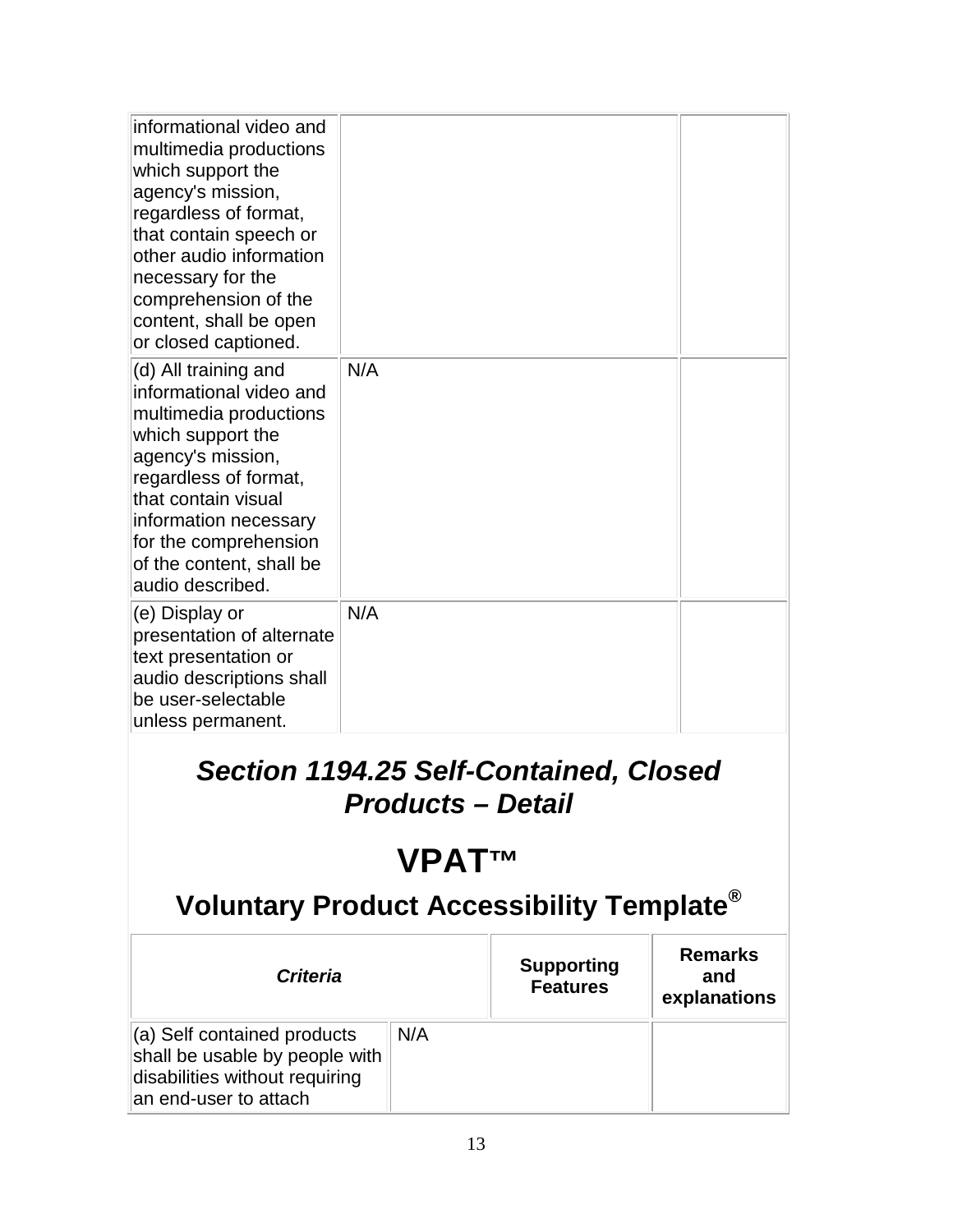| Assistive Technology to the<br>product. Personal headsets<br>for private listening are not<br>Assistive Technology.                                                                                                                                                                                                                                          |     |  |
|--------------------------------------------------------------------------------------------------------------------------------------------------------------------------------------------------------------------------------------------------------------------------------------------------------------------------------------------------------------|-----|--|
| (b) When a timed response is<br>required, the user shall be<br>alerted and given sufficient<br>time to indicate more time is<br>required.                                                                                                                                                                                                                    | N/A |  |
| (c) Where a product utilizes<br>touchscreens or contact-<br>sensitive controls, an input<br>method shall be provided that<br>complies with $\S1194.23$ (k) (1)<br>through $(4)$ .                                                                                                                                                                            | N/A |  |
| (d) When biometric forms of<br>user identification or control<br>are used, an alternative form<br>of identification or activation,<br>which does not require the<br>user to possess particular<br>biological characteristics, shall<br>also be provided.                                                                                                     | N/A |  |
| (e) When products provide<br>auditory output, the audio<br>signal shall be provided at a<br>standard signal level through<br>an industry standard<br>connector that will allow for<br>private listening. The product<br>must provide the ability to<br>interrupt, pause, and restart<br>the audio at anytime.                                                | N/A |  |
| (f) When products deliver<br>voice output in a public area,<br>incremental volume control<br>shall be provided with output<br>amplification up to a level of at<br>least 65 dB. Where the<br>ambient noise level of the<br>environment is above 45 dB, a<br>volume gain of at least 20 dB<br>above the ambient level shall<br>be user selectable. A function | N/A |  |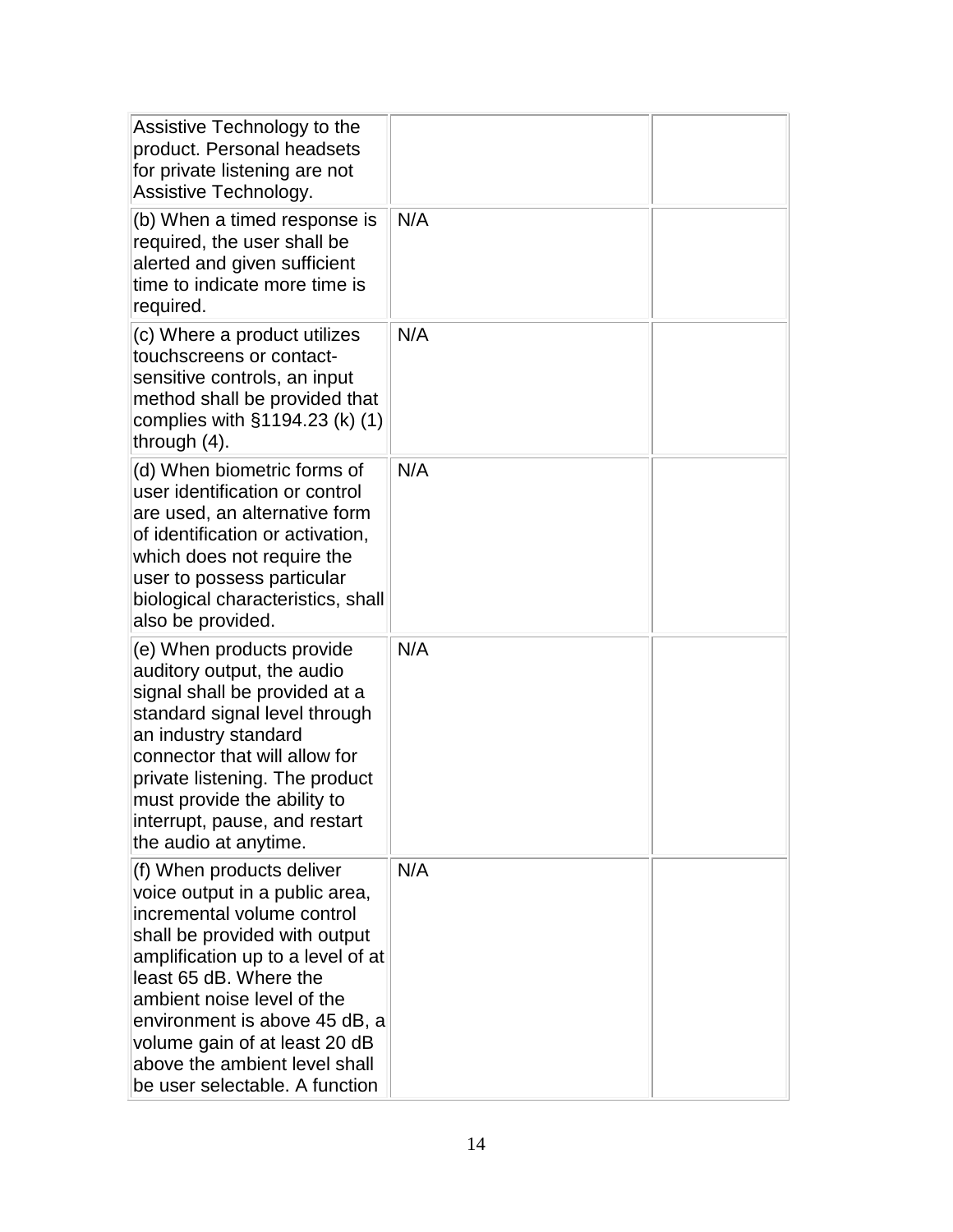| shall be provided to<br>automatically reset the volume<br>to the default level after every<br>use.                                                                                                                                                                                                                                                                                                                                                                                                                                                                                   |     |  |
|--------------------------------------------------------------------------------------------------------------------------------------------------------------------------------------------------------------------------------------------------------------------------------------------------------------------------------------------------------------------------------------------------------------------------------------------------------------------------------------------------------------------------------------------------------------------------------------|-----|--|
| (g) Color coding shall not be<br>used as the only means of<br>conveying information,<br>indicating an action,<br>prompting a response, or<br>distinguishing a visual<br>element.                                                                                                                                                                                                                                                                                                                                                                                                     | N/A |  |
| (h) When a product permits a<br>user to adjust color and<br>contrast settings, a range of<br>color selections capable of<br>producing a variety of contrast<br>levels shall be provided.                                                                                                                                                                                                                                                                                                                                                                                             | N/A |  |
| (i) Products shall be designed<br>to avoid causing the screen to<br>flicker with a frequency<br>greater than 2 Hz and lower<br>than 55 Hz.                                                                                                                                                                                                                                                                                                                                                                                                                                           | N/A |  |
| (j) (1) Products which are<br>freestanding, non-portable,<br>and intended to be used in<br>one location and which have<br>operable controls shall comply<br>with the following: The<br>position of any operable<br>control shall be determined<br>with respect to a vertical<br>plane, which is 48 inches in<br>length, centered on the<br>operable control, and at the<br>maximum protrusion of the<br>product within the 48 inch<br>length on products which are<br>freestanding, non-portable,<br>and intended to be used in<br>one location and which have<br>operable controls. | N/A |  |
| $(j)(2)$ Products which are<br>freestanding, non-portable,<br>and intended to be used in                                                                                                                                                                                                                                                                                                                                                                                                                                                                                             | N/A |  |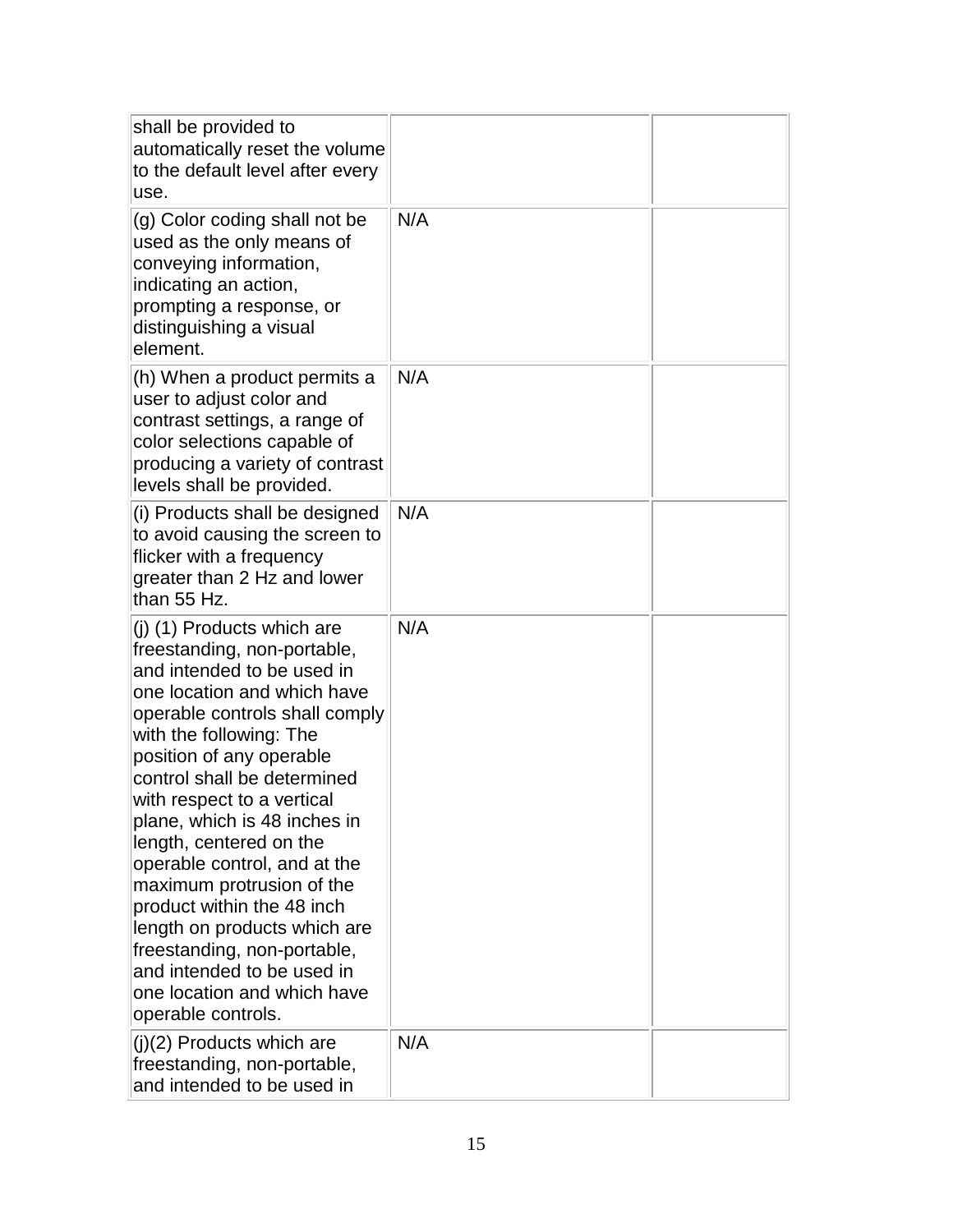| one location and which have<br>operable controls shall comply<br>with the following: Where any<br>operable control is 10 inches<br>or less behind the reference<br>plane, the height shall be 54<br>inches maximum and 15<br>inches minimum above the<br>floor.                                                                                                                              |     |  |
|----------------------------------------------------------------------------------------------------------------------------------------------------------------------------------------------------------------------------------------------------------------------------------------------------------------------------------------------------------------------------------------------|-----|--|
| $(j)(3)$ Products which are<br>freestanding, non-portable,<br>and intended to be used in<br>one location and which have<br>operable controls shall comply<br>with the following: Where any<br>operable control is more than<br>10 inches and not more than<br>24 inches behind the<br>reference plane, the height<br>shall be 46 inches maximum<br>and 15 inches minimum<br>above the floor. | N/A |  |
| $(j)(4)$ Products which are<br>freestanding, non-portable,<br>and intended to be used in<br>one location and which have<br>operable controls shall comply<br>with the following: Operable<br>controls shall not be more<br>than 24 inches behind the<br>reference plane.                                                                                                                     | N/A |  |

*Section 1194.26 Desktop and Portable* 

#### *Computers – Detail*

## **VPAT™**

| <b>Criteria</b>                                                        | <b>Supporting</b><br><b>Features</b> | <b>Remarks and</b><br>explanations |
|------------------------------------------------------------------------|--------------------------------------|------------------------------------|
| $\parallel$ (a) All mechanically operated controls and $\parallel$ N/A |                                      |                                    |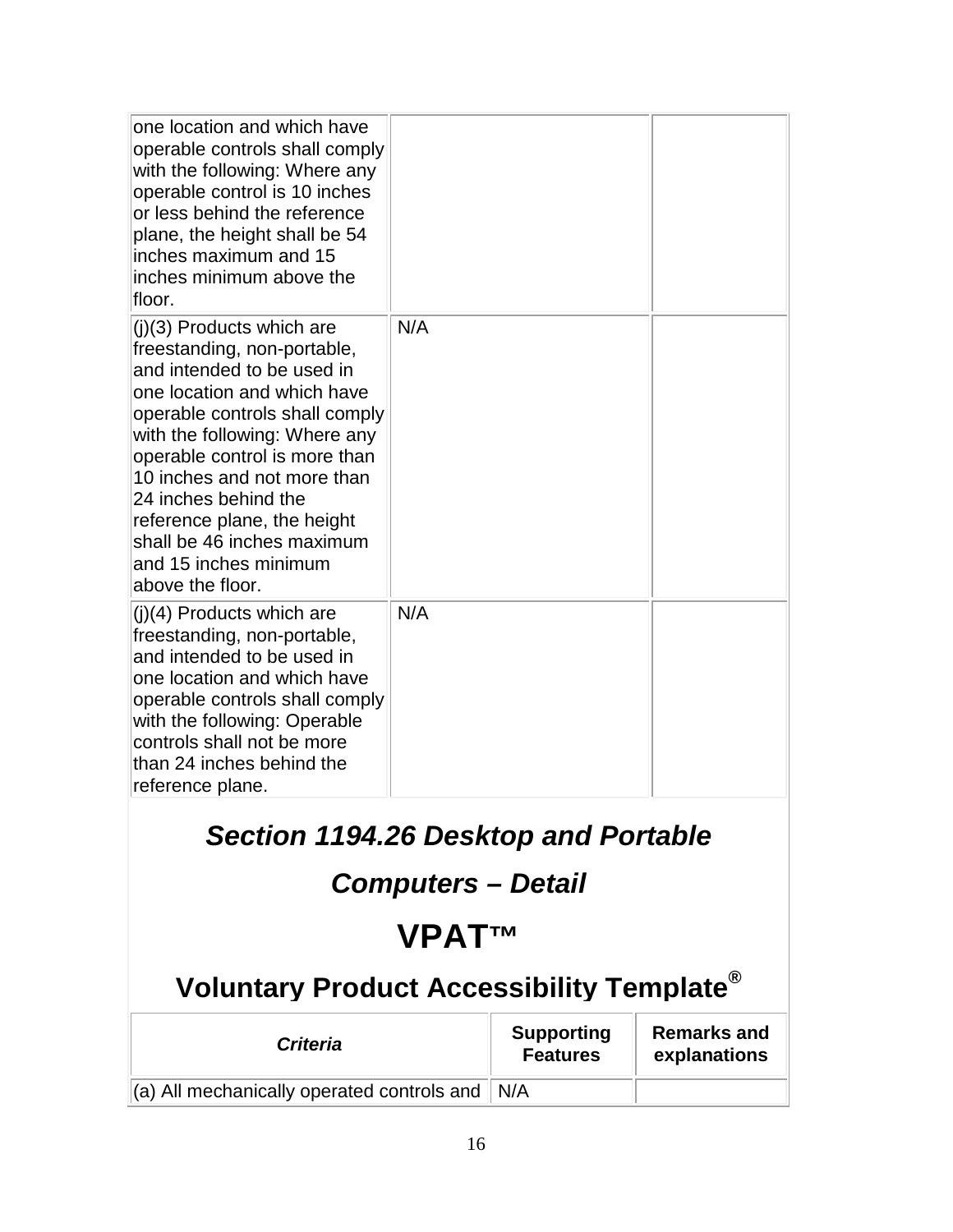| keys shall comply with $\S1194.23$ (k) (1)<br>through $(4)$ .                                                                                                                                                                                              |     |  |
|------------------------------------------------------------------------------------------------------------------------------------------------------------------------------------------------------------------------------------------------------------|-----|--|
| $ $ (b) If a product utilizes touchscreens or<br>touch-operated controls, an input method<br>shall be provided that complies with<br>§1194.23 (k) (1) through (4).                                                                                         | N/A |  |
| $\vert$ (c) When biometric forms of user<br>identification or control are used, an<br>alternative form of identification or<br>activation, which does not require the user<br>to possess particular biological<br>characteristics, shall also be provided. | N/A |  |
| (d) Where provided, at least one of each<br>type of expansion slots, ports and<br>connectors shall comply with publicly<br>available industry standards                                                                                                    | N/A |  |

## *Section 1194.31 Functional Performance*

#### *Criteria – Detail*

# **VPAT™**

| <b>Criteria</b>                                                                                                                                                                                                                           | <b>Supporting</b><br><b>Features</b>                                  | <b>Remarks and</b><br>explanations                                                                                                                                                                                                                                                              |
|-------------------------------------------------------------------------------------------------------------------------------------------------------------------------------------------------------------------------------------------|-----------------------------------------------------------------------|-------------------------------------------------------------------------------------------------------------------------------------------------------------------------------------------------------------------------------------------------------------------------------------------------|
| (a) At least one mode of operation and<br>information retrieval that does not require<br>user vision shall be provided, or support for<br>Assistive Technology used by people who<br>are blind or visually impaired shall be<br>provided. | combined with<br>compatible<br><b>Assistive</b><br>Technology<br>(AT) | Supports when Esri Roads and<br>Highways for<br>Server is used by<br>developers to<br>build Websites<br>with spatial<br>content. The<br>Web developer<br>may format<br>information so as<br>lto take<br>advantage of<br><b>Assistive</b><br>Technology for<br>the blind or<br>visually impaired |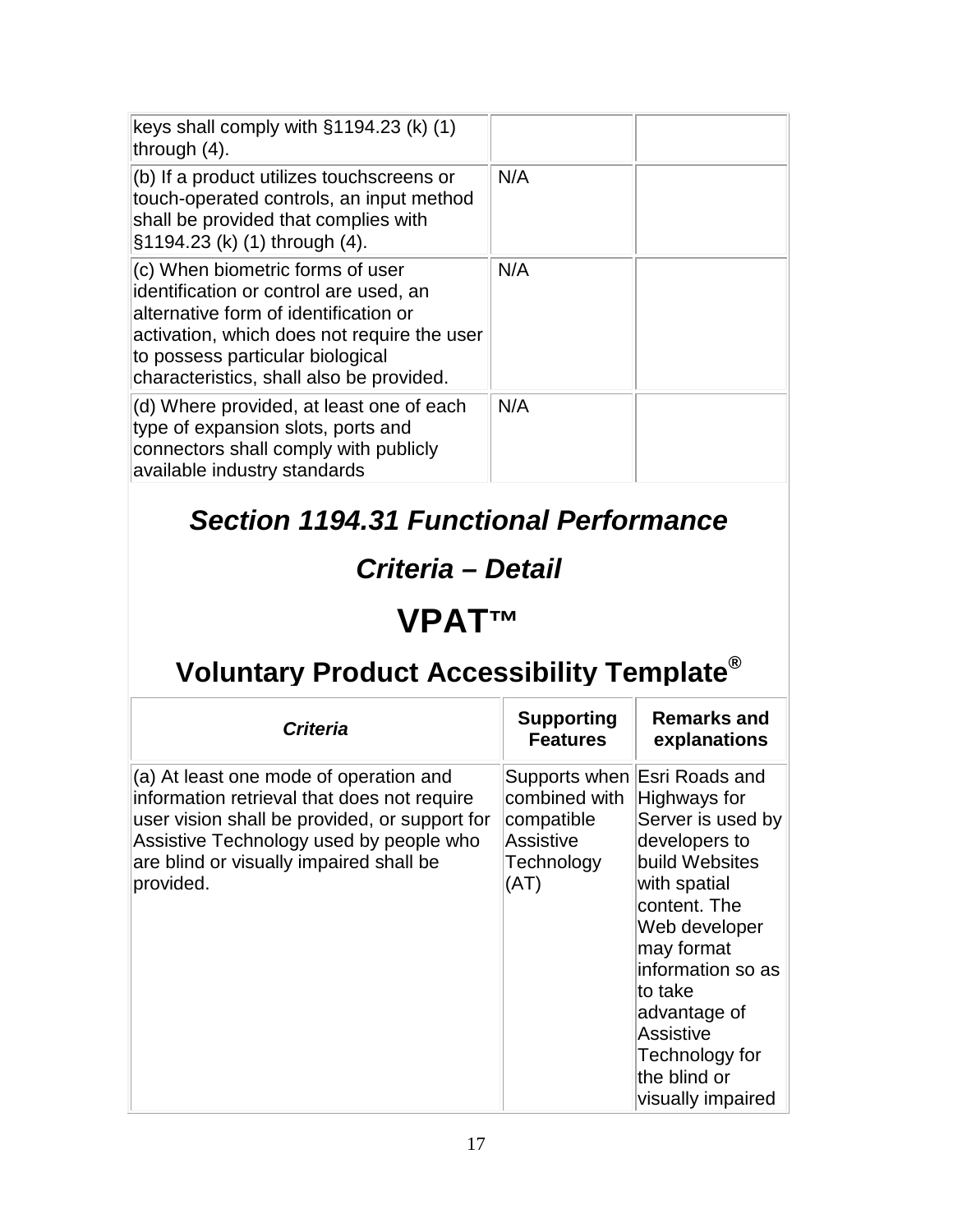|                                                                                                                                                                                                                                                                                                                                  |                                                                                        | through use of<br>the ArcGIS<br>Server software.                                                                                                                                                                                                                                                                                                                                                                                                                                                                                                                                                     |
|----------------------------------------------------------------------------------------------------------------------------------------------------------------------------------------------------------------------------------------------------------------------------------------------------------------------------------|----------------------------------------------------------------------------------------|------------------------------------------------------------------------------------------------------------------------------------------------------------------------------------------------------------------------------------------------------------------------------------------------------------------------------------------------------------------------------------------------------------------------------------------------------------------------------------------------------------------------------------------------------------------------------------------------------|
| (b) At least one mode of operation and<br>information retrieval that does not require<br>visual acuity greater than 20/70 shall be<br>provided in audio and enlarged print output<br>working together or independently, or<br>support for Assistive Technology used by<br>people who are visually impaired shall be<br>provided. | Supports when<br>combined with<br>compatible<br><b>Assistive</b><br>Technology<br>(AT) | The Esri Roads<br>and Highways for<br>Server software<br>supports<br><b>Assistive</b><br>Technology on<br>the client. For<br>example, a<br>Website map<br>window<br>containing<br>geographic<br>information may<br>have zoom in<br>features on a<br>map, scale<br>changes, or a<br>magnifier window<br>to make the<br>output more<br>usable by people<br>who are visually<br>impaired. The<br>Web developer<br>may format the<br>spatial content to<br>support<br>compatible<br><b>Assistive</b><br>Technology for<br>the visually<br>impaired through<br><b>ArcGIS Server</b><br>SDK <sub>s</sub> . |
| (c) At least one mode of operation and<br>information retrieval that does not require<br>user hearing shall be provided, or support<br>for Assistive Technology used by people<br>who are deaf or hard of hearing shall be<br>provided                                                                                           | <b>Supports</b>                                                                        | There is no<br>reliance on<br>hearing to<br>operate.                                                                                                                                                                                                                                                                                                                                                                                                                                                                                                                                                 |
| (d) Where audio information is important for<br>the use of a product, at least one mode of                                                                                                                                                                                                                                       | N/A                                                                                    | There is no<br>reliance on                                                                                                                                                                                                                                                                                                                                                                                                                                                                                                                                                                           |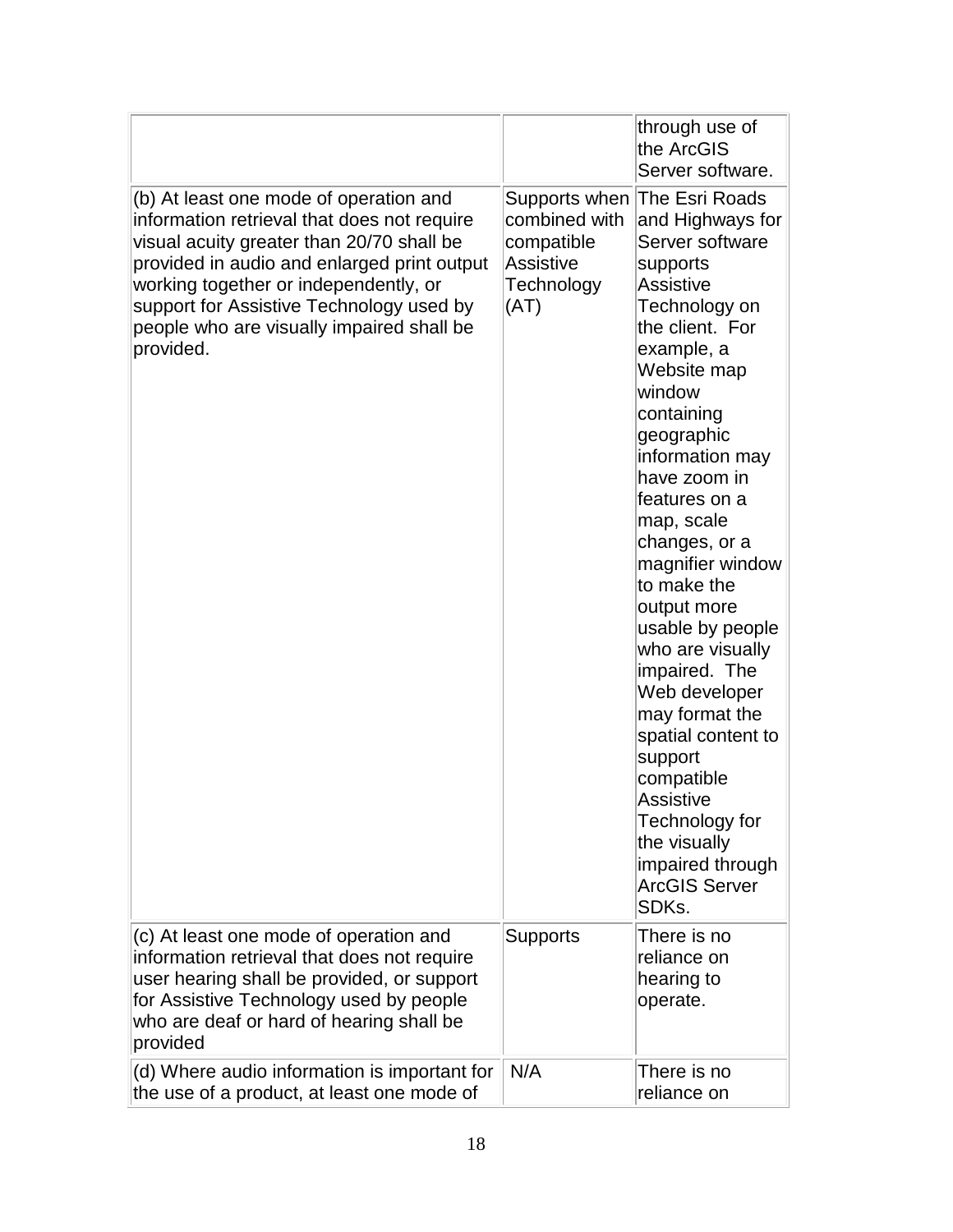| operation and information retrieval shall be<br>provided in an enhanced auditory fashion,<br>or support for assistive hearing devices<br>shall be provided.                                                           |                 | hearing to<br>operate.                                                                                                                                                                                                                             |
|-----------------------------------------------------------------------------------------------------------------------------------------------------------------------------------------------------------------------|-----------------|----------------------------------------------------------------------------------------------------------------------------------------------------------------------------------------------------------------------------------------------------|
| (e) At least one mode of operation and<br>information retrieval that does not require<br>user speech shall be provided, or support<br>for Assistive Technology used by people<br>with disabilities shall be provided. | <b>Supports</b> | There is no<br>reliance on<br>speech to<br>operate.                                                                                                                                                                                                |
| (f) At least one mode of operation and<br>information retrieval that does not require<br>fine motor control or simultaneous actions<br>and that is operable with limited reach and<br>strength shall be provided.     | <b>Supports</b> | Operation and<br>information<br>retrieval is<br>dependent on<br>operating system<br>settings and<br>configurations.<br>The software<br>supports<br>operating<br>systems and<br>configurations<br>designed to<br>assist user with<br>accessibility. |

# *Section 1194.41 Information, Documentation*

## *and Support – Detail*

# **VPAT™**

| <b>Criteria</b>                                                                                                                                                                   | <b>Supporting Features</b> | <b>Remarks and explanations</b> |
|-----------------------------------------------------------------------------------------------------------------------------------------------------------------------------------|----------------------------|---------------------------------|
| Most product<br>documentation is<br>available on the<br>Esri Web site to<br>customers for no<br>additional charge.<br>Generally product<br>documentations is<br>available in HTML | Supports with exceptions   |                                 |